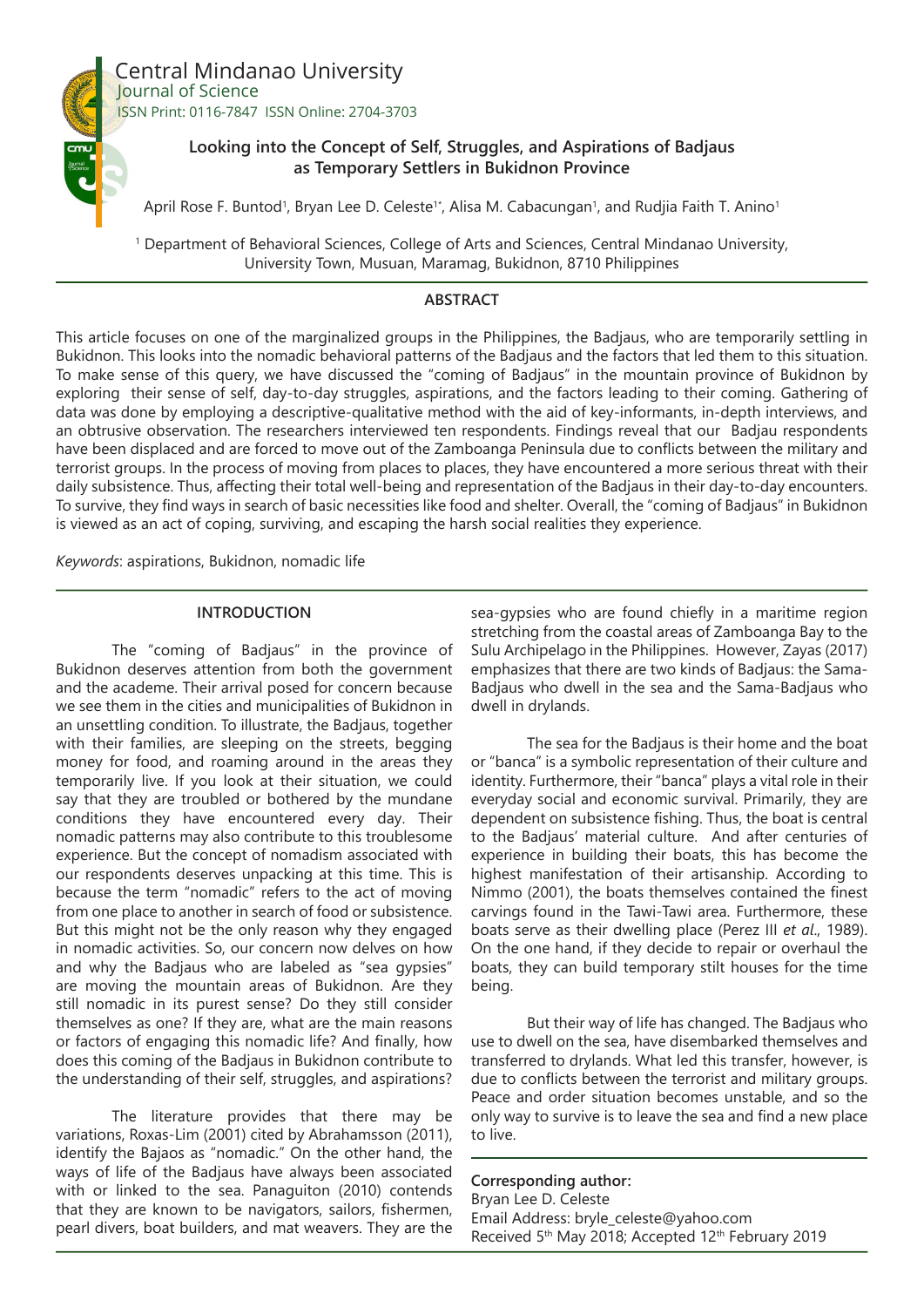Historical accounts provide that during the rising tides of insurgency in the Philippines in the 1970s, the Badjaus were caught in the middle and had experienced the violent clashes between government forces and the Moro National Liberation Front (MNLF) armed groups (Bracamonte et al., 2011). Adding to this, a group of pirates complicates their situation. Since then, the Badjaus have been experiencing a series of displacements. Displaced from their ancestral sea domain, the Badjaus have been scattered over big parts of the Philippines, and most refugees live in stilt houses in urban areas of Mindanao, Cebu, Bohol, and Luzon, a number reportedly fled to many parts of Sabah and several areas in the country. The result of this displacement led to the loss of their traditional fishing grounds to big commercial fishing business people which has also exacerbated their dismal state. The coastlines have been occupied by millions of immigrants from the northern parts of the Philippines. The seas are exploited by international fishing companies (Alamia, 2005; Nimmo, 2006). Only a few remain nomadic (Nimmo, 2006).

## **The Badjaus Today: Present Situation**

Now, we mostly see the Badjau mothers and even fathers carrying their children begging and scavenging for food. Based on our observations, most of the people around them do not even bother to notice. In one instance, when we approached one Badjau family, we noticed that people around were aghast and that some of them kept their distance from the Badjaus. This seemingly act of keeping a distance is a clear manifestation that the Badjaus are still misunderstood and frowned upon. They have become the subjects for prejudices and various forms of discrimination. Sather's findings support this claim that the Badjaus are facing fierce discrimination from neighboring tribes, even from other Sama groups, as well as non-indigenous groups. He states that "relations between Badjau and more powerful populations ashore (such as the Tausug and Maguindanao in the Southern Philippines) have seldom been founded on mutual respect, and everywhere the Badjau, as a sea people, have tended to be marginalized, excluded from positions of power, despised, and confined to the lowest rungs of the social ladder." (Satther, 1995)

In general, there is a bulk of literature that emphasizes that the Badjaus who are roaming around the streets in cities and other urban areas still experience discrimination because of their perceived derogatory disposition. Sociologist Regina Estorba Macalandag delves into the Badjaus in an urban environment and discusses the tensions between Badjau and the province of Tagbilaran, Bohol (Macalandang, 2009). On the other hand, the study of Burton (2010) focuses on the struggles of the Badjaus in urban areas, still suggests that the lack of understanding about them, particularly on their nomadic activities. But what constitutes this lack of understanding? To shed light on this question, we need to define the concept of the Badjau's living conditions from their struggles and aspirations and explore the possibility of understanding them without giving derogatory remarks.

More so, we would like to contend that the results of our study may not represent the Badjaus in general. This is because we only focus on their narratives during their temporary settlement in the province of Bukidnon. Furthermore, their experiences may not be similar in other areas, specifically outside Bukidnon province, which could either be favorable or unfavorable. But whatever the outcome of our research inquiry, it is our fervent hope that we can give the readers a full understanding of their present condition. Consequently, this research was conceptualized to conduct proper profiling of the Badjaus in Bukidnon so that we can mobilize and tap their full capacities and development as members of our society. We hope to address the development of four major components, namely: capacity building, equity, empowerment and sustainability manifested by economic progress, wider distribution of this economic progress, productive employment and better social conditions like health, education, housing, food and water (Bracamonte et al., 2011).

So, in this article, we discuss the following points: First, there is a need to re-define the concept of the Badjaus' self from their experiences or perspectives. The researchers also provide theories to support the conceptualization of the self. Second, the researchers elaborate on their struggles and how these can affect their overall development. Lastly, the researchers discuss the respondents' aspirations in life, and it is the hope of the researchers that by providing the narratives about their aspirations will guide both public and private institutions in framing necessary programs for the well-being of the Badjaus.

#### **Theorizing the Everyday Presentation of the Self**

Psychologists and sociologists stressed that the self is a multidimensional entity composing of ideas, images, beliefs, or schemas of an individual (Markus and Wurf, 1987). Myers (2016) emphasize that the self revolves on four domains, namely: **self-concept** (Who Am I?), **selfesteem** (sense of worth), **self-knowledge** (explanation and prediction about the self), and **social self** (role as an individual). Accordingly, these domains have a big influence on presenting one's self in the social world. We also believed that the self is influenced by the roles we play in our day-to-day interaction as well as their cultural practices. While Mead (1934) emphasized that the self develops through social activity and social relationships. Thus, the development of the self is the byproduct of social experiences. In his theory, he stressed that stimuli coming from the social environments allow an individual to respond and create mechanisms. Moreover, the self can always occur or exist without social contact. On the one hand, the self is also a product of culture. This premise emphasizes that self-concept is influenced either by individualistic or collectivist societies. Individualism refers to the concept of giving priority to one's own goals over group goals and defining one's identity in terms of personal attributes rather than group identifications. However, collectivism means giving priority to the goals of one's group (often one's extended family or workgroup) and defining one's identity accordingly.

Many social scientists have contended that these perceptions of one's self from different cultures and that these variations can explain cross- cultural variations in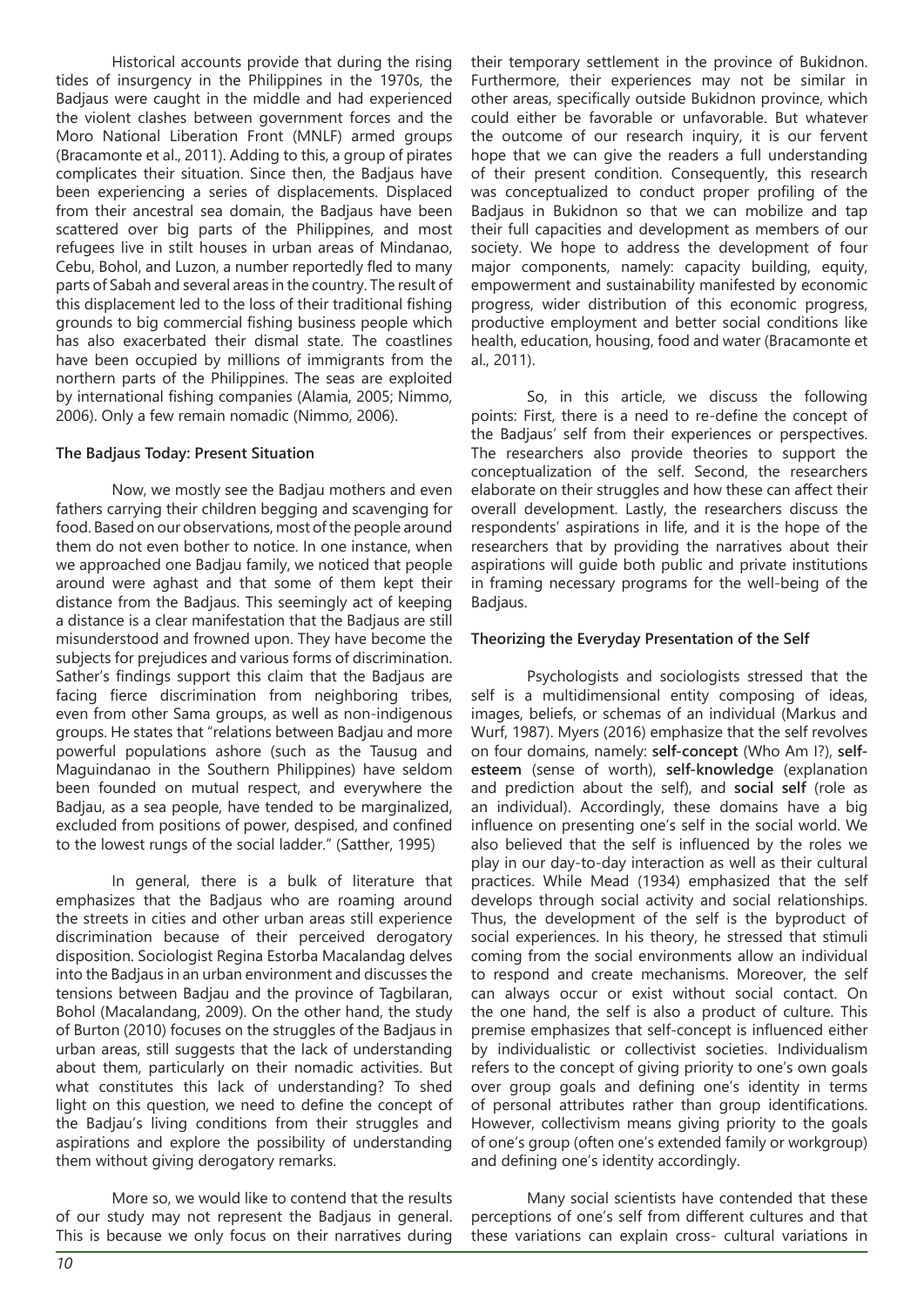social cognition and behaviors (Markus and Kitayama, 1991; Marsella, DeVos and Hsu, 1985; Triandis, 1995). In the Philippine context, however, the self is always embedded in culture and that "cultural meanings and practices construct psychological process" (Macapagal *et al.*, 2013,p.31). In the context of our study, we contend that the Badjaus' self is both a product of their cultural practices as well as their social experiences in their day-to-day interaction.

## **METHODOLOGY**

This study employed a descriptive-qualitative approach utilizing key informant interviews, in-depth interviews, and an obtrusive observation. This study was conducted in the municipality of Maramag and cities of Valencia and Malaybalay within six months. There were a total of ten respondents coming from five Badjau households involved in the conduct of this study. The respondents were composed of the following: two elderly women aged 60-70, four women, and four men aged 21- 50. We also interviewed two key-informants who were the Barangays workers in the municipality of Maramag and Malaybalay City. They were instrumental in pointing out the location of the Badjaus.

To conduct the interview process, we used the Cebuano language to be able to gather our data. Fortunately, the head of their household know how to speak Cebuano and helped us in translating some of the questions into Sama language. The data gathered were analyzed thematically which include but are not limited to their day-to-day struggles, aspirations, perceived identity, and the factors leading to their situation nowadays.

#### **Scope and Limitations**

Interviewing the Badjaus was a bit challenging because of their mobile character. It was observed that they kept on moving from one place to another. However, the researchers managed to contact them through mobile communication. During the interviews, the researchers observed that the head of the Badjau family, the father, owned a low-end mobile cellular phone, which is being used for contact purposes only. When asked about their whereabouts, they lamented that they sometimes do not have e-loads, or sometimes the battery is off. They seldom recharge the cellular phone if the battery drains because this is still subject to the availability of their funds. Often, they charged their mobile phones the stores but are not free of charge.

## **Ethical Consideration**

The researchers submitted a letter of request to the mayors of Maramag, Valencia, and Malaybalay cities and asked permission to conduct the research. Consent forms were also prepared and confidentiality was observed.

#### **RESULTS AND DISCUSSION**

This section has the following parts: First, we discuss the representation of the Badjaus' self-based from their perspectives. Second, we discuss their day-to-day struggles and the factor(s) that have caused their "coming"

to the province of Bukidnon. Finally, we present their aspirations and dreams for their family.

#### **The Concept of Badjau's Self**

One of the components of the self is identity. There are two types of identity: *independent* and *interdependent*. Independent identity is defined by individual traits and goals, while interdependent identity means connections with others; it is social, not personal. But identity can also be represented in many ways, which includes language, religion, beliefs, traditions, arts, and even their ways of making a living. For example, one's identity can be linked to one's ethnicity or ethnic origin. According to Tajfel (1981), ethnic identity has been defined as one's knowledge of membership in a social group and the personal meaning associated with that membership. Typically, ethnic groups have an interdependent identity because they value the "we" feeling rather than "I," which usually happens in an individualistic society.

Since the Badjaus are considered to be one of the ethnic groups in the Philippines, their identity is interdependent. The researchers observed this type of identity during the interviews. They do some things together, like eating, sleeping, walking, and begging. Aside from being interdependent, our respondents have a symbolic relationship to the sea. To them, the sea is a natural dwelling place. Thus, this contributes to the Badjaus' conceptualization of the self. And we would like to emphasize that their banca as material possession also represents their identity.

The respondents have also identified themselves as Samal Badjau, who originated from Jolo, Sulu, who speak the Samal dialect. By origin, they classify themselves as affiliated with the religion of Islam, and that they are Muslims. But they also claimed that they are different from those mainstream Muslim groups since they have a different church. Some studies stated that though listed as part of the Moro Ethno-linguistic groups, the Badjaus remained obscure in terms of how Islamized they are. Rodil (2003) asserts that the Badjaus are only considered as Muslims because of their relationship with the Sultanate of Sulu but they are not Muslims.

Groups with an interdependent identity like the Badjaus are closely associated with their family members. This, of course, is one of the Filipino traits wherein the family is closely knitted together. This is particularly true in a collectivist society wherein the "self is defined in terms of primary ingroups or relationships" (Macapagal et al., 2013,p. 31). So in times of difficulties, they stick together and rely on each other. The Badjaus the researchers interviewed in the municipality of Maramag, Bukidnon were composed of one kin group, a couple with three children (a teenager, a toddler, and an infant), an elderly couple (in-law of the first couple), one widow (daughter of the elderly couple), and one male (son of the elderly couple). The same couple with three children was also found at Quezon, Bukidnon (they were forced to leave Maramag, Bukidnon). They were accompanied by two Badjau female teenagers, together with their mothers (both are widows).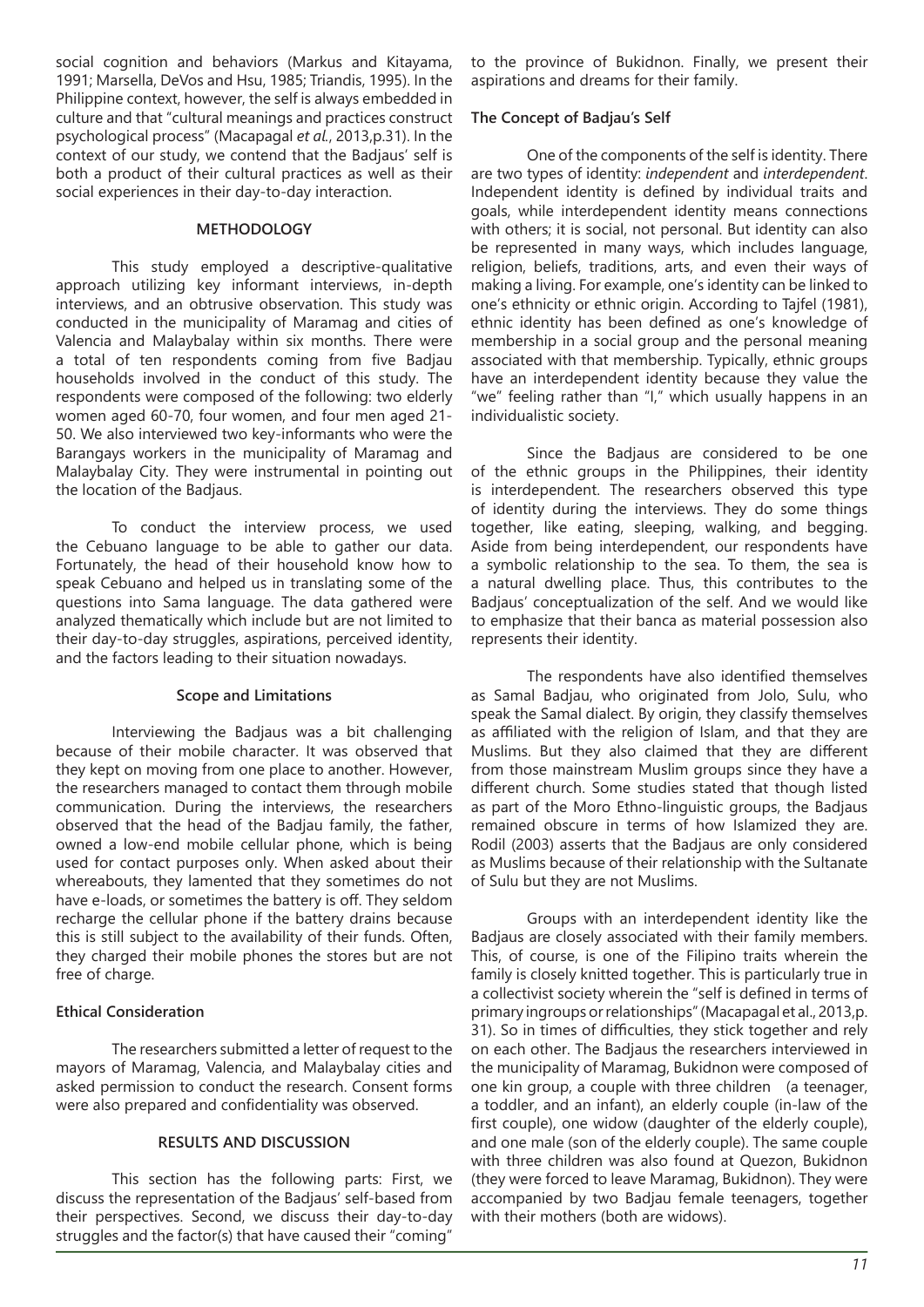The family then is perceived as an important part of the Badjaus' life. Triandis (1994) emphasizes that the family is the prototype of all social relationships in the Philippines. So, cooperation and sharing are expected within their family members. This can be seen by how they earn a living. When they received money from begging, they share this with their elders, children, and other family members within their kin. Even in the process of moving, they go together.

## **Struggles**

This section presents the everyday forms of struggles experienced by the Badjaos in the process of coming to the mountain area of Bukidnon. We have discussed them thematically, showing their experiences of the unsettling condition, struggles for subsistence and acceptance, and the lack of governmental services.

## *Lack of acceptance*

But because of their physical appearance, one might misjudge them. We already mentioned in our previous discussion that some people do not talk to them because of their appearance. One of the struggles that the Badjaus faced is the lack of acceptance. This condition is also apparent in our research sites because we have also observed that the Badjaos kept on moving from one place to another. When we looked for them in the cities of Valencia and Malaybalay, the Badjaus are nowhere to be found. The researchers investigated this situation and found out that some Badjau children were in conflict with some of the locals. This had alarmed the Local Government Unit and decided to transfer the Badjaus to another place. Unfortunately, these Badjau people do not even know why other people would not want to mingle with them. But this unfair treatment is insignificant to them since their main concern is the food and shelter for survival.

Nevertheless, if there is a chance that the other people in society will accommodate and accept them instead of treating them as outsiders, they will be much grateful. These social experiences specifically the society's lack of acceptance among this cultural minority, shaped them to feel that they are unwanted and insignificant in the mainstream community. As a result, they have less concern with their self-image and how they look physically and behave differently from other people. They are less concerned if they are being seen as indolent for as long as their stomachs are full. Their self-esteem is also very low, which reflects their behavior on being passive about how they are being looked at by the majority. From our interviews, they rarely mention their strengths and capacities as individuals. But one of our respondents claimed:

Respondent # 4: *Ang akong panglantaw sa mga tawo sa palibot kay maayo man sila.* (For me, people in the community are good).

So, despite stereotypical responses from the people around them, the Badjaos still find other people to be good. Literature provides that they are generally deemed respectful, joyful, simple, humble, hospitable,

and can easily be pleased. This supports Teo's (2001) description that they can go along with others. In a way, they have learned to speak Bisaya and Tagalog so they could get easily interact with other people.

### *Series of Displacements*

What had led these people to move from one place to another? According to the Badjaus, the Abu Sayyaf group attacked their *banca* as a tool used for fishing and destroyed their property. What is more unfortunate is that according to them, some of their family members were killed by the terrorists. This dire situation they have experienced has driven them to move from places to places. Unfortunately, some of these places are unfamiliar to them. So, in the process, they have escaped and resided along the coast of Zamboanga City but have transferred again to other places in search of food and income. They claimed that they have been to and stayed at Iligan City, Valencia City, Butuan City, and Davao City.

They keep on transferring from one place to another. This perhaps the reason why they are labeled as nomadic. When they were interviewed, the researchers managed to capture that they do not want to keep on moving. One of our respondents lamented:

Respondent No. 3 *"Nga gusto ragyud mi mag puyo sa amung lugar pero kay gubot man"* (We really want to stay in our place, but there is conflict.)

So being nomadic these days is also one of the consequences of the conflict between military and terrorist groups. They even emphasized that they have no other choice but to move out of their place so they could find money to survive. Accordingly, the Samal Badjau people are not war freak individuals; instead they are peacemakers. For them, if they will not disturb or hurt others, they will not also be hurt. They also do not think that other people are harmful. The Samal Badjaus are also obedient in the sense that if they will be forced to leave the space they temporarily occupy, they will do so. They said that they are only "outsiders" and "strangers" of the area, and they do not have any rights to go against the rules. They will simply obey and leave. If people do not want them, they will not compel them.

Therefore, the Badjaus are still nomadic these days is because of various factors confronted to them like armed conflicts, stereotypical responses, discriminatory remarks, and, most importantly, the act of moving from places to places is an act of survival. So, based on our findings, we can say that their concept of the self is much related to their nomadic character. Because for them, being nomadic has always been a part of their cultural practices.

Henceforth, the self is a by-product of how society is shaping his/her experiences in life, which plays an influential factor in how an individual will become in society.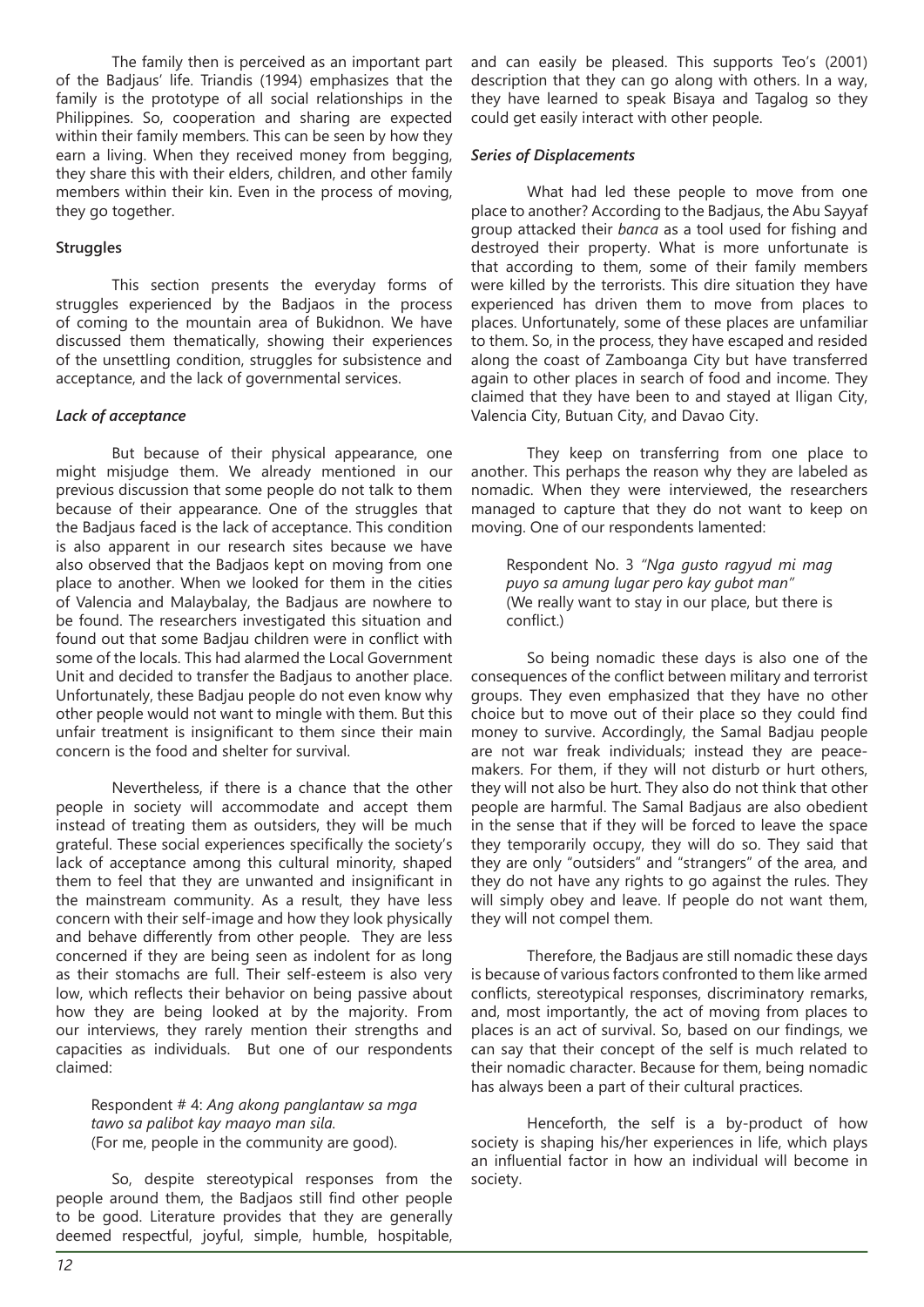#### *Unsettling living conditions*

The Badjau people who are temporarily living in Bukidnon occupy a small vacant or abandoned area where they cook their meals, eat, and even put their belongings. They are usually found at strategic locations like marketplaces, a plaza, restaurants, and other business establishments where a crowd of people is usually seen. They also own a small pot for cooking rice and viand, spoon, plastic plates, and plastic glasses. They do not have proper shelters to stay at and only sleep in used cardboard boxes along the streets. Sometimes, they are also found sleeping in parks or even outside some closed business establishments at night. During night time, they only use *malong*, an indigenous blanket, to keep them covered and warm. This living condition enables them to be exposed to mosquitos, illnesses, rainfall, and danger from offenders. Besides, having only these mere belongings enable them to transfer from another place if prompted easily. In the temporary place they are in, people are wary of their presence and merely interact with them. The locals see them as indolent since they beg for alms from other people. Their being marginalized in their society hampers them to improve their status of living.

For them to survive, the Samal Badjaos in Bukidnon are begging from the locals of the municipality Maramag and Valencia City for money. This activity is done as a family affair. They start their day either at dawn or every afternoon strolling around the municipality or city perimeter where there are crowds of people. Women and children participate in this begging activity, too. The more family members beg, the larger the amount of money they can collect. Every day, their average income from begging is 100 pesos. However, there are certain occasions that they could collect 200 pesos or even more. But most of the time, their collections are insufficient even for buying for their daily meals. Somehow, food need is determined on a day-to-day basis, mainly dependent on income from begging.

This unfortunate condition of the Badjaus in Bukidnon can be added to poverty incidence in the country. Accordingly, the poverty incidence among Filipino families based on the first visit of 2015 FIES was estimated at 21.1 percent during the first semester of 2015 and the subsistence incidence among Filipino families, or the proportion of Filipino families in extreme poverty, was estimated at 9.2 percent during the first semester of 2015 (https://psa.gov.ph/content/poverty-incidence-amongfilipinos-registered-263-first-semester-2015-psa). Besides, the PSA also claimed that during the first semester of 2015, a family of five needed at least PhP 6,365 on the average every month to meet the family's basic food needs and at least PhP 9,140 on the average every month to meet both basic food and non-food needs. These amounts represent the monthly food threshold and monthly poverty threshold, respectively.

As in the case of the Badjaus in Bukidnon, their average income per day (Php 100) cannot even reach the least required income of Php 9,140 per month per Filipino family. Hence, the Samal Badjaus find it difficult to feed their family thrice a day. Their children are malnourished

and famished. One of the respondents lamented:

Respondent #2 *"Lisod kayo mi diri sa Bukidnon kay dili mi usahay makakaon, usahay pang snack lang, wala mi panihapon."* (It is so tough here in Bukidnon because we rarely eat, we have snacks sometimes but no dinner.)

It was also unfortunate for the Samal Badjaus in Bukidnon are mostly unemployed. From their narratives, they want to have jobs as a source of income. However, they have difficulties to have one specifically a good paying one. This because they have not attained any educational training or schooling. Their lack of education also contributes to the difficulty of having a good payingjob.

Some Badjaus also thought that if they attend school, they will only be bullied or made fun of by others. However, when some teen Badjaus were asked why if they wanted to attend school, they replied that they do not. Aside from the fact that they do not know the basics of writing and reading, they also do not want the idea that their classmates might bully or harass them. Many locals would presume that these Badjau people are very unknowing individuals because of their lack of education. But the knowledge they gain from their experiences in life, though insufficient, has enabled them to adapt to the new societal changes particularly in terms of technology.

### *Lack of knowledge or awareness about social services*

With limited knowledge about city life, they have experienced difficulties as they battle for survival away from the sea where they depend for a living (Pallesen 1985, Blust 2005) and are considered as an outcast by many. Furthermore, it is unfortunate that coming from them, they view themselves as incompetent while living in urban areas because of their limited knowledge of social services offered. Not only that, they have come to believe that they are outcasts because of their disposition. This situation refers to what Steele (1997) calls as a stereotype threat, which means the risk of confirming negatively held beliefs about one's social group (Steele 1997). Thus, they can no longer become productive as they used to be because some of them have been deprived of the customary way of making a living.

Their lack of knowledge hampers them to find jobs that provide for their family's needs. One respondent expressed that he wants to find a job, but he could not because he knows nothing. The growing rate of uneducated Badjaus in the Philippines also is not reflected in the results collected by the authorized government agency about out-of-school children and youth in the Philippines. To state from the 2013 Functional Literacy, Education and Mass Media Survey (FLEMMS) which covered around 36 million population aged 6 to 24 years, one in every ten or about 4 million Filipino children and youth was out-ofschool in 2013.

On the contrary, some of the respondents believed that they do not have access to social services and privileges from the government. They also do not feel that they are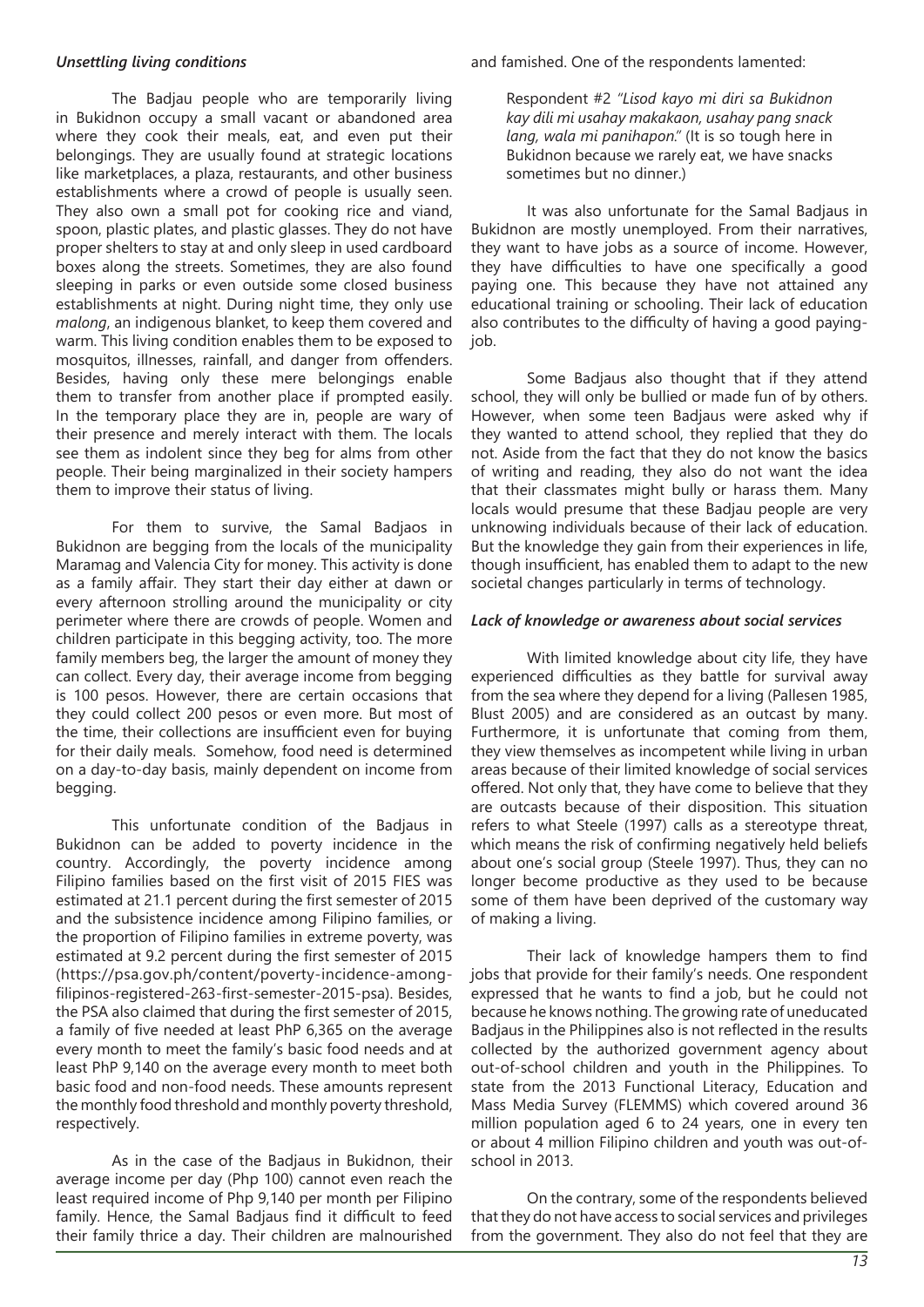protected. Thus, they are being distant and distrustful from others and strangers. They do not easily trust other people and stick to what they know as good for them. They have difficulty availing these government services because they do not have any legal records like birth certificates. For example, the Pantawid Pamilyang Pilipino Program is a program for the poor and marginalized Filipinos, but our respondents expressed:

Respondent No. 8: *"Wala gyud mi natagaan ug tabang sa gobyerno, maski 4Ps wa mi naapil"* (The government did not help us, and we were not even included in availing 4Ps).

In addition, they claimed that they have little knowledge of how to avail health services from the local government. Thus, their awareness of this program is quite low. One respondent lamented she suffered from a chronic cough.

Respondent No. 2 *"Giubo man ko pero wala man ko nagadto sa hospital of wala koy tambal, ginaubo ko kada gabii og buntag"* (I suffered from cough, but I do not go to the hospital, and I also do not have medicines, I have persistent cough at night and in the morning as well).

When asked if they know that government hospitals provide free services, they said yes and elaborated by saying that:

Respondent No. 9: *"Basta Badjao dili sila mokuha og bayad"* (If Badjau, they would not ask for a fee.

Stout, Kipling, and Stout (2001) still found that ethnic or aboriginal groups still lack the necessary health services necessary for optimal survival. Thus, their lack of knowledge to avail government services impedes them to become active participants in society. They have not asked for help from the local government because they do not know how to. When asked if they have leaders to organize and lead them, the Badjau people simply said that leaders are useless since they cannot be with them at home every day and protect them. They remain to have no recognized community leader/s that could help them established a political institution that could advance their collective interest in society.

Overall, the problems faced by the Bajaus up until today are products of the society's structure like sociopolitical and economic spheres. This is because they are still marginalized and have no access to government services. And the lack of understanding and recognition to the Badjaos hampers the achievement of their total cultural development.

## **Aspirations**

For this section, the researchers were able to extract three dominant themes concerning the respondents' aspirations. These can be summed up into their providing for their daily subsistence, going home, and dreaming of sending their children to schools.

### *Provision for their daily subsistence*

To our respondents, their main aspiration in life is simply to have their daily subsistence. They hope to just feed their stomach every day from earning 100 or 200 pesos per day. Although there are times that they only eat 1-2 times a day, they still manage to survive by way of collecting money from begging. The act of begging in this context is seen as an adaptive strategy to achieve economic needs. If given a choice, they would want to go back to fishing because that is an easy way to earn money and food for their daily subsistence. So they have created ways in the process of survival by begging money and selling cultured pearls which they got from the Zamboanga peninsula and Davao region. But money has always been a problem because they also need to buy medicines if one of the family members gets sick.

## *Dream of going back home*

They always aspire to go back to their place near the coastal areas so they could use their boats for fishing once again. So, the reason why most of them beg for money is for them to save enough for fare and their boats. As one of the respondents expressed:

Respondent # 5: *Ang akong plano kay gusto ko mubalik didto sa Jolo kay mangisda man akong bana tapos ako sa balay lang.* (My plan is to go back to Jolo because my husband can go fishing and I can stay in our house).

The Badjau families are trying to save enough amount of money to go back to Zamboanga City and fulfill their wish to buy a banca. For them, possessing a banca for fishing is important because this has been their customary activity for the longest time. They perceived that this would surely provide food for their whole family. But because of conflicts, they needed to move to the mountains for survival. Nimmo (2001) affirms this claim that the Badjau people did try to make a living on land but only for a short period of time. Since most of them would still prefer the life of the sea by which almost all of their economic lives are centered.

However, money earned from begging is insufficient, so they also try to invest in pearl vending. Saving money for fare is not always attainable accordingly, and it will take months to do so if in case their income from begging is not sufficient to suffice their daily needs. The desire to go back to their place means they will have their life back as sea people or sea nomads. But because of the unending conflict in the area, the only way to escape from these harsh reality is to go to the mountains to find refuge for a while.

#### *Send children to school*

Despite problems encountered regarding money, we managed to capture that some of them, particularly the mothers, wish to send their children to school. They want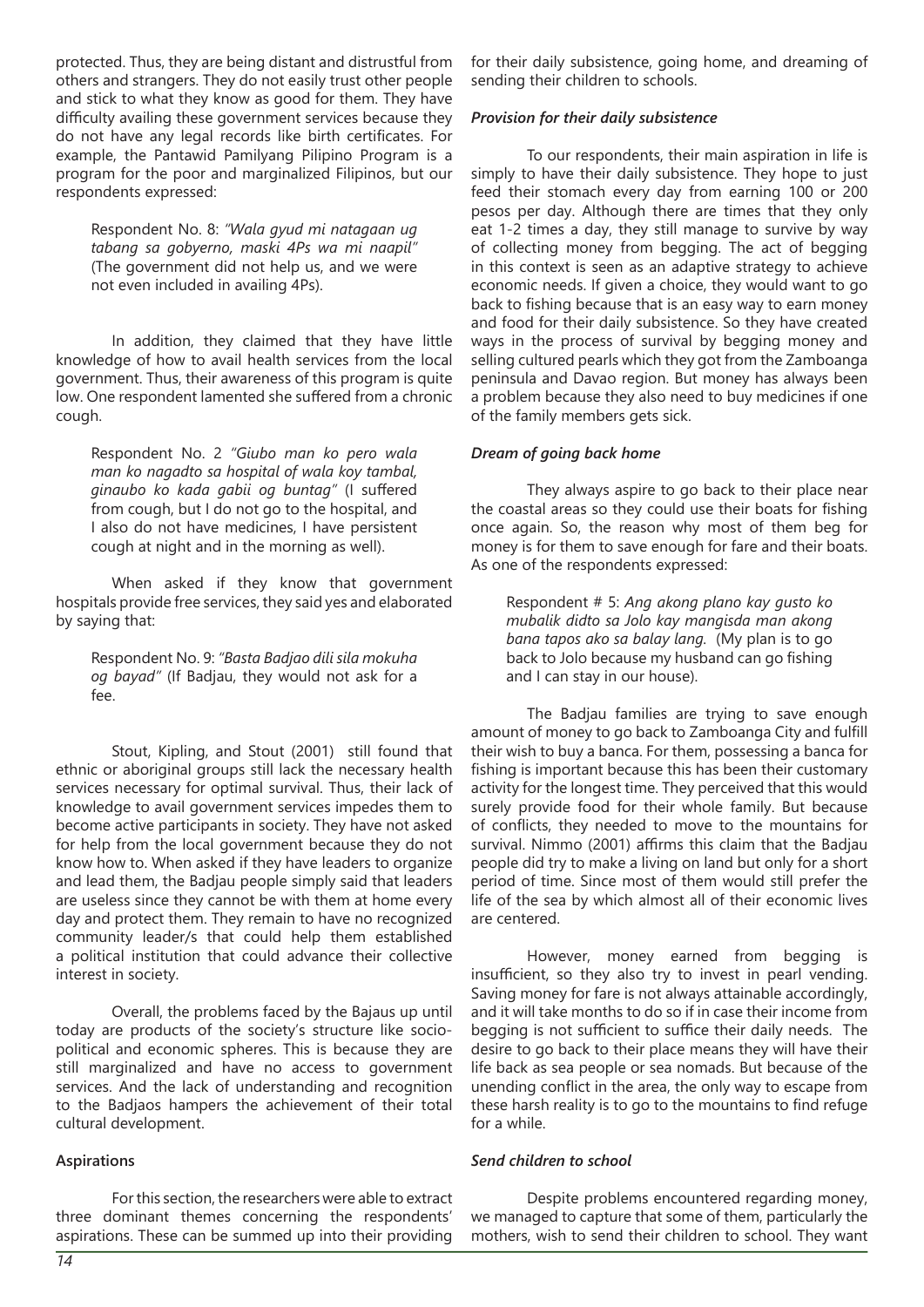their children to be educated. One of our respondents stressed:

pearls which they got from their act of moving from one place to another.

Respondent No. 2: *"Ganahan unto ko makapaskwela sa mga bata pero dili nako makaya."* (I really like my children to go to school, but I cannot do it).

Like many other indigenous individuals, education nowadays is seen as important cultural capital and as a means to get out of poverty. However, the Badjaus' lack of resources like money to send their children to school, the act of moving from one place to another and no permanent residency hinge them from the possibility of achieving this cultural capital. According to them, it is so unfortunate to see their children being forced to help and beg money from the residents in the area they are not familiar with. Based on their narratives, financial constraint is seen to be one of the main reasons why they are not able to send their children to school. On the contrary, some Badjau parents do not encourage their children to attend school because they prefer their children to help them in bringing income for the family in the form of begging and other ways of making a living like selling of goods and pearls.

On a positive note, our respondents are motivated to achieve certain needs and aspirations. But because of the problems relating to subsistence or day-to-day survival, they cannot fully reach their aspirations and goals. For now, it can be observed that their most basic need like physiological one motivates them to go on with their lives. Thus, the Badjau people have only achieved the most basic needs for physical survival and not being able to realize its full potential in the process of self-actualization fully. This is because they are still deprived, and facing economic struggles for subsistence comes in first. But despite all of these experiences, some of them are still hopeful about their situation. One of the mothers believed that some people can still help them in their daily needs. One respondent has this to say:

Respondent #9: *Wala kayo namo gihunahuna nga problema among kahimtang kay makapangayo man pud mi*. (We don't really think much of our problem because we can always beg.)

So, the act of begging is interpreted here as an act of survival. In the process, they become creative agents by way of asking through for economic performance. This performance may not be theatrically driven, but it has become an effective tool to earn a living momentarily. But according to our respondents, given enough choice, they would rather stay in their hometown and live in harmony with their families and other people as well. But because of the unfortunate events, they remained to be displaced and are still considered as one of the marginalized groups in the country today.

Overall, the Badjaus' aspirations mainly focused on economic survival from their day-to-day encounters. And those were achieved by their creative ways in making sense of their survival by asking money and selling some **CONCLUSION**

The literature on the Badjaus suggests a multifold documentation of their lives, lifestyle, personality, and culture as a whole. But despite its voluminous publications, a vital concern should delve into what had really transpired from the past researches that the Badjaus are still beholden to a different form of social inequalities like poverty, stereotypes, prejudices, and discrimination. So, the lack of opportunities for the Badjau people especially those who have temporarily settled in Bukidnon serves as a hindrance for personal growth and development. This now posits a difficulty in integrating themselves in the community due to the preconceived ideas or hasty generalizations people have on them.

The poverty situation among the Badjau indicates underdevelopment, deprivation, and degradation- a call for an appropriate development intervention is a must to enable them to survive their constantly changing environment. On the one hand, the "coming of Badjaus" to the mountain areas of Bukidnon allows them to be creative agents in the pursuit of their own survival. For one thing, the act of begging is seen as an economic performance by which they can sustain some of their basic needs. Moreover, the patterns of migration to evade from the unending conflicts between the terrorist groups and military personnel in Sulu Island push them to move from places to places to seek refuge, security, and survival. This unfortunate situation also contributes to their nomadic activities nowadays. But this act of moving from one place to another is a mechanism for their day-to-day survival.

For now, the Badjaus are constantly moving from one place to another and the process of survival was a bit tough. Because these people who used to get their resources from the sea needed to shift to other ways of survival, thus, this affects their overall well-being and selfdevelopment as the Badjaus are baffled with the everyday forms of struggles for survival.

#### **RECOMMENDATION**

Based on the results, this paper recommends for programs regarding capacity development for the displaced Badjaus. This aimed to develop and enhance the individual's self-concept. Furthermore, this paper suggests revisiting of the programs of the government, focusing more on the displaced indigenous people and create mechanisms that will help in their overall well-being.

#### **ACKNOWLEDGMENT**

We would like to extend our gratitude first and foremost to Central Mindanao University for approving and supporting this research project. Secondly, we thank the Research and Extension Office for the opportunity and encouragement to conduct researches. Lastly, this endeavor will not be materialized without the full cooperation of our respondents, the Badjaos. We admire your perseverance, and may this study become an instrument to let your